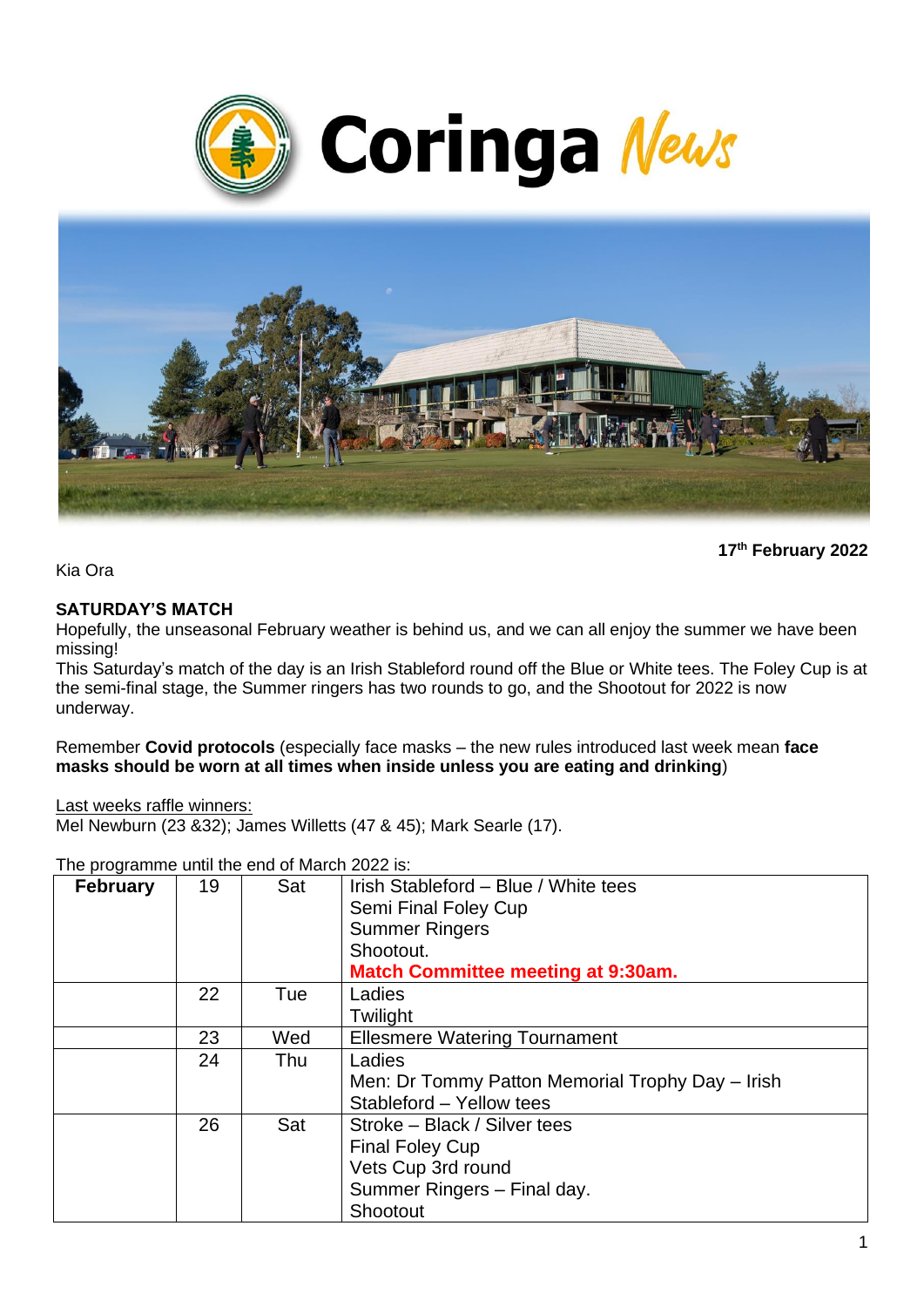| <b>March</b> | $\mathbf{1}$   | Tue  | Ladies                                          |  |
|--------------|----------------|------|-------------------------------------------------|--|
|              |                |      | Twilight                                        |  |
|              | $\overline{2}$ | Wed  | Lone Star Group WATERING TOURNAMENT             |  |
|              |                |      | - Stableford - White Tees                       |  |
|              |                |      | 10.30 am start; (\$15 entry fee.)               |  |
|              | 3              | Thu  | Ladies                                          |  |
|              |                |      | Men: Stroke - Jerry Attick Cup - Yellow tees.   |  |
|              | 5              | Sat  | American Stableford - Blue tees.                |  |
|              |                |      | Random Drawn fours after 10.30 am.              |  |
|              |                |      | Shootout                                        |  |
|              |                |      | <b>Summer Ringers</b>                           |  |
|              | $\overline{7}$ | Mon  | CANTERBURY VETS.COMPETITION - Stableford.       |  |
|              |                |      | Course closed until 2:00pm                      |  |
|              | 8              | Tue  | Ladies                                          |  |
|              |                |      | Twilight                                        |  |
|              | 9              | Wed  | <b>Templeton Wednesday Tournament</b>           |  |
|              | 10             | Thu  | Ladies                                          |  |
|              |                |      | Men: Stableford - White tees                    |  |
|              | 12             | Sat  | 4BBB Nett - White Tees                          |  |
|              |                |      | Shootout                                        |  |
|              |                |      | Winter Ringers - Final day                      |  |
|              | 15             | Tue  | Ladies                                          |  |
|              |                |      | <b>Twilight Final Night</b>                     |  |
|              | 16             | Wed  | WEDNESDAY TOURNAMENT - Stableford - Silver tees |  |
|              |                |      | -11:00am start - \$10 entry fee.                |  |
|              | 17             | Thu  | Ladies                                          |  |
|              |                |      | Men: Par - Yellow tees                          |  |
|              | 19             | Sat  | Stableford - Blue / Silver tees                 |  |
|              |                |      | Shootout                                        |  |
|              | 22             | Tue  | Ladies                                          |  |
|              | 23             | Wed  | <b>Ellesmere Wednesday Tournament</b>           |  |
|              | 24             | Thu  | Ladies                                          |  |
|              |                |      | Men: Stableford - Yellow tees                   |  |
|              | 26             | Sat  | Par - Black / Silver tees                       |  |
|              |                |      | Shootout                                        |  |
|              | 30             | Wed  | WEDNESDAY TOURNAMENT - Stableford - White tees  |  |
|              |                |      | $-11:00$ am start - \$10 entry fee.             |  |
|              | 31             | Thur | Ladies                                          |  |
|              |                |      | Men: Irish Stableford - Yellow tees             |  |

## **SHOOTOUT 2022**

This year long competition has been rightly claimed as the BEST competition we run at Coringa. The competition has begun and runs for the duration of the year with the final scheduled for  $19<sup>th</sup>$  of November. It is open to ALL members, men and women, who play in the Saturday match of the day. It is a Stableford competition (irrespective of the Saturday match) and throughout the year the 10 BEST stableford scores of each player are used to determine the top players to qualify for the final in November. The number of qualifiers will be determined by the number of entrants.

Once you enter all you need to do is watch the weekly update on the Coringa website to follow your progress.

**Entry fee for the competition is a one-off payment of \$20** and all entry fee money is allocated to the prize winners. You may enter at any time during the year, but obviously the sooner the better to give you the maximum number scores to contribute towards your personal average.

The Final: The players with the highest average for their ten best rounds compete in the final. The final is played over nine (or twelve) holes with the player with the lowest stableford score on the hole being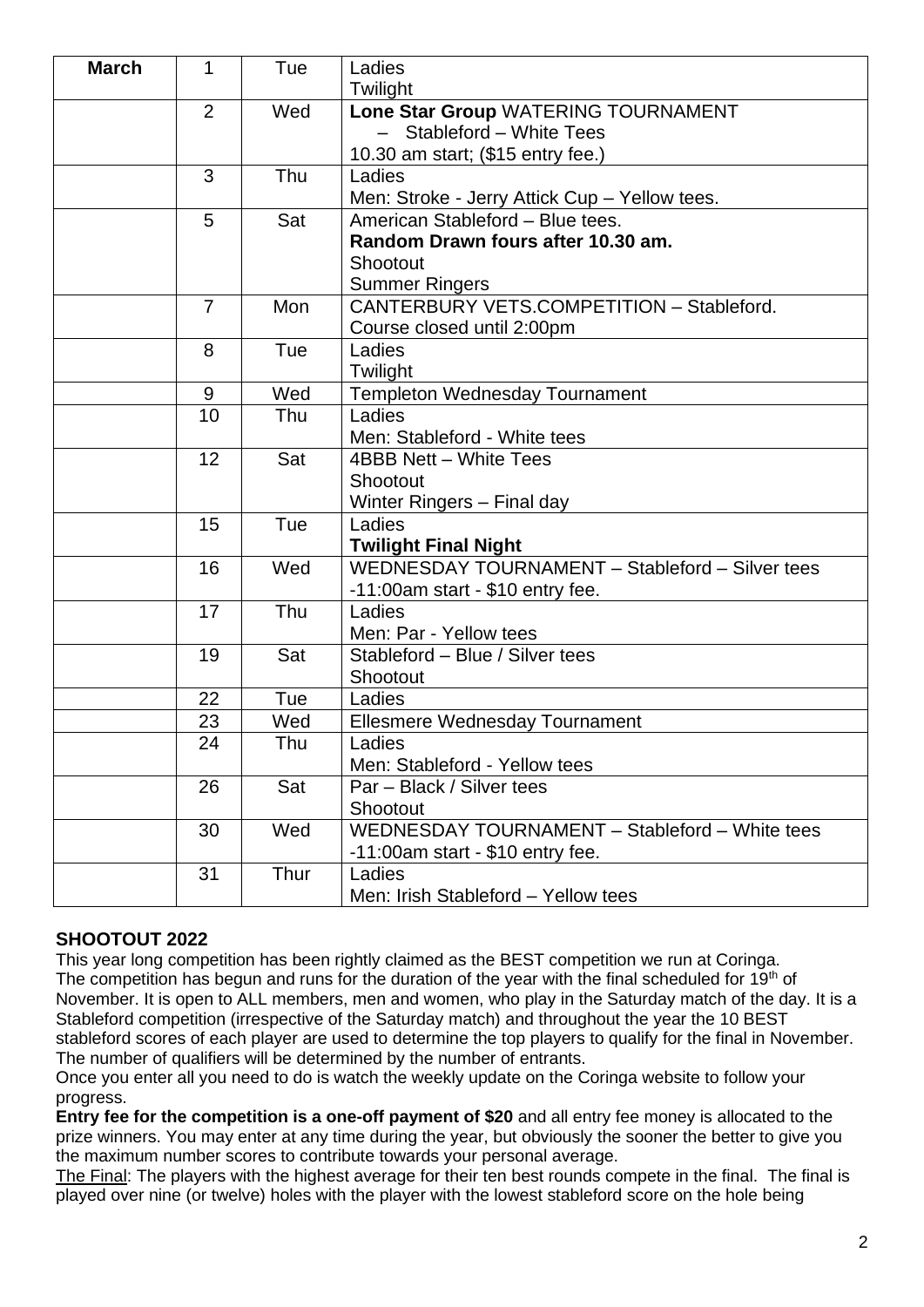eliminated. If there is more than one player with equal lowest score on a hole there is a SHOOTOUT (usually a chip or a putt) to determine the eliminated player.

The more entries we have the better the competition (and the higher the prize money!), so please get involved and if there are questions about the competition, please feel free to ask me or anyone who has been involved in the competition in the past.

The present holder of the *FASTGLASS SHOOTOUT TROPHY* is Spencer Wicks. John Brettell

Shootout Convenor

# **CLUB NEWS**

#### **New Members**

We welcome the following two new members who have joined since the last newsletter Jason McCauley **Andy Trounson** 

Do not hesitate to ask from the pro shop or any of the members how the club functions and the different competitions we run throughout the week. Most importantly do enjoy your time at Coringa.

## **Working Bee / Course toilets**

The Boss is back and its all go with the toilet refurbishment.

The first coat of paint was applied on Tuesday to the toilet at hole no 12, and next week the team will start on the toilets themselves – removing, replacing, tiling, painting etc etc.

This means;

- a) we need some help next Tuesday's working bee will focus on getting all the painting completed (9am start, all welcome)
- b) and the toilets will be out of action for a week or two depending on how things go. In the meantime we have some port-a-loos coming and these will be on site for as long as the toilets are out of commission

Thanks for your understanding while this work is underway – and a huge thanks from the Club to all of those involved in the project – I'm sure the finished toilets will be a real credit the Club.

## **Course**

As you're probably all aware the recent rain has really set the grass off again – I don't think our course has ever been so green in February!!

Rohan and the team have been busy mowing and will have completed a wire-to-wire cut of the rough by Thursday. The good news is with all this grass growth some of the areas we have struggled with in the past (e.g. tee blocks) are actually looking in very good order.

Anyway – they guys have been very busy this week and should have the course in great condition for us this weekend – thanks!!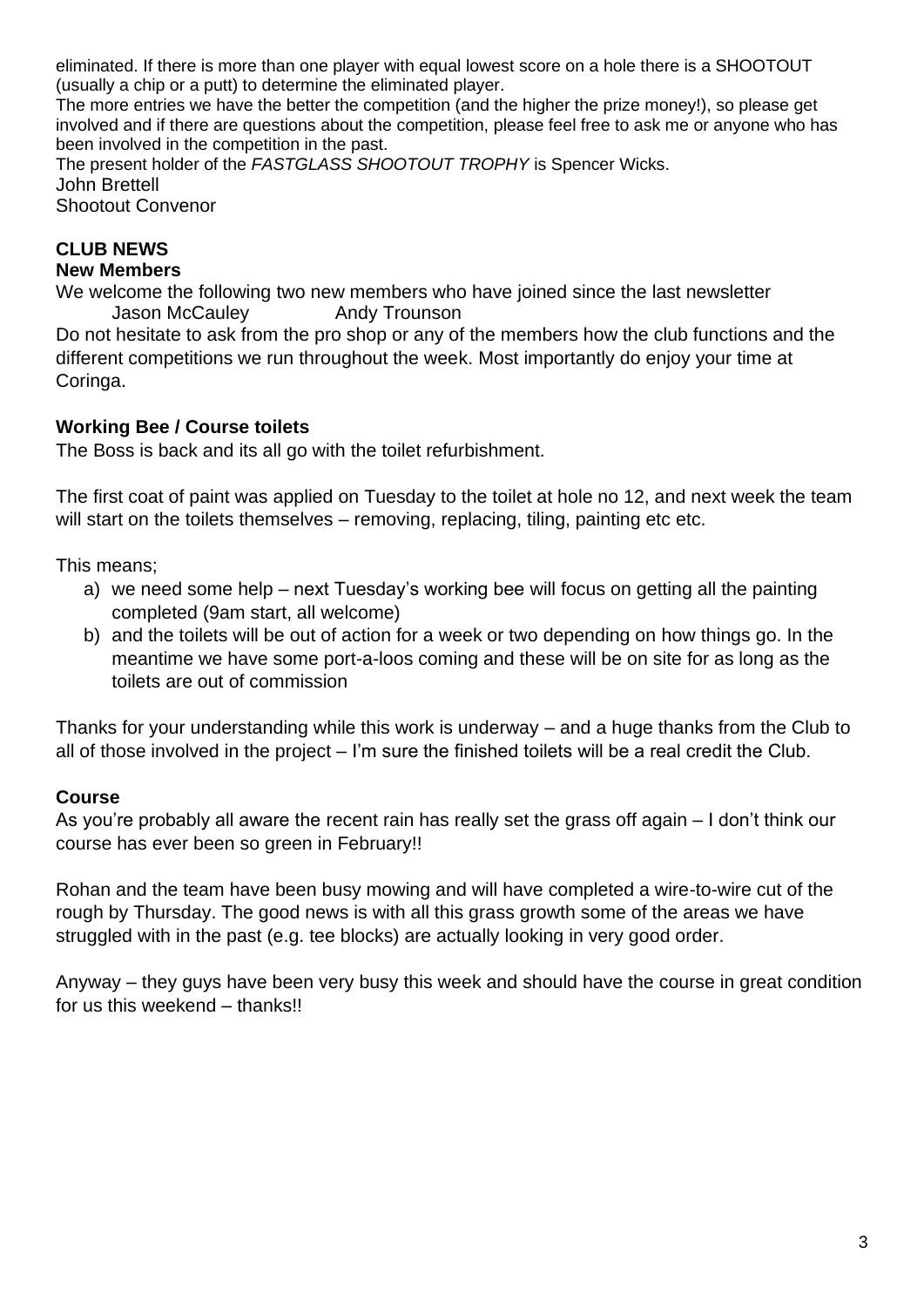## **SUMMER RINGERS**

Round 10 of the Summer Ringers Competition was again competed under mostly drizzly overhead conditions with intermittent periods of respite where the sun did try to break through behind the clouds. The weather this week did not deter as many from playing as it did last week. There were 22 Ringers participants who decided they needed to see if they could improve their hole scores with the number of remaining rounds diminishing. The greens again played immaculately with the putts rolling true and at good pace...it's also a godsend when the worms didn't make their sand/mud hills to slow up the pace of play.

There weren't any real highlights to report this week except that the leaders are finding if most difficult to improve on the necessary holes remaining...meaning there is a greater chance for those near them to make huge inroads in the two rounds remaining.

After Round 8 the field was divided into three divisions with Group A again being a smaller group of 11 to ensure that the handicap index range is competitive for those lower handicappers. The balance of players was divided into two equal Groups of 16.

In Group A, Brian Docherty did not play but maintains the lead with a net score of 53.87, with a slightly reduced margin of 1.23 over Spencer Wicks on 55.10, with Isaac Preece holding third spot on 55.24. The first 7 places is within 4.14.

In Group B, Alan Wicks made a slight improvement of 0.02 on 51.78 has maintained a very slender lead of 0.08 over Jonathan Kemp who moves up a spot on 51.84, with Andrew Wight dropping down a spot on 52.21 to hold third position, with Clinton Chase improves two spots into fourth place on 53.03. The top 8 places is within 5.09, with a number of players still having bogeys to eradicate.

In Group C, Chris Cottrell who did not play on 49.08 continues to hold a 1.13 lead over John Maasch on 50.21 who also did not play, with Oliver Snape moving up two spots in third position on 51.82. The first 8 places have now compacted, and the range is 5.95.

There were an additional 7 qualifying birdies recorded by the Ringers field this week, with Spencer Wicks heading these stats with 12 birdies...it will be interesting to see in the two remaining rounds whether he can attain the possibility of birdieing every hole, he missed out last week. Albert Yee continues to hold down the next spot with nine birdies and David Harvey and Brian Docherty with seven birdies. Next is Mal Ashton with an eagle and five birdies and Clinton Chase with six birdies, just edging ahead of Isaac Preece with an eagle and four birdies.

The weather outlook for this Saturday is again looking bleak with rain forecast but with a high of 25 with a southerly change. Hopefully the forecast will improve as we get closer to weekend.

For those down the leader board, it's time to make your moves with only two rounds to go. Maybe get to the course a half an hour before your tee time and hit a bucket of range balls to get into the swing and perfect your ball striking ahead of your round and leave yourself five minutes on the practice green to gauge the speed of the greens and your putting rhythm.

See you out there on Saturday and Happy Golfing.

Kevin King

Ringers Organiser

# **INTERCLUB**

## **Over 50's**

The Coringa Over 50's team sits in 2nd place (4 shots adrift) in the Canterbury Interclub Championships.

The strong Christchurch Team now leads the competition with only one round to play on Sunday 20 February (deferred from Sunday 13th)

Players are John Rademakers, Lin Wang, Paul Hansen, and Mike James. .... Fingers crossed. John Rademakers – Player / Manager

## **Metro A**

The post-Christmas games begin on the 13<sup>th</sup> of February and the Coringa team has a bye! After that there are 4 further games to be played. Coringa is at present in  $2<sup>nd</sup>$  place in a very tight competition.

James Willetts - Player / Manager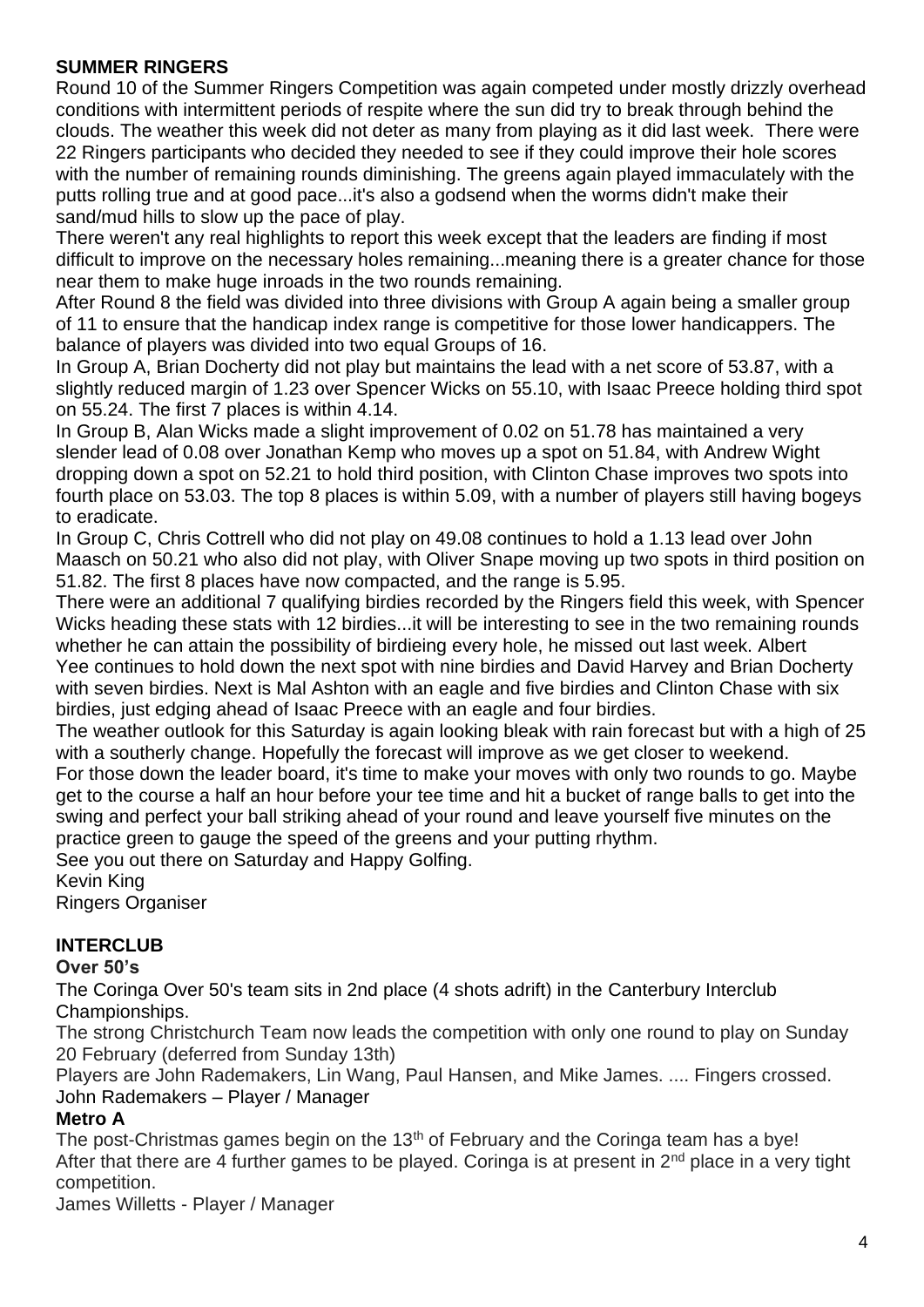## **Presidents**

The teams round eleven game is against Clearwater at Coringa this Sunday The team at present lies in  $3<sup>rd</sup>$  place with 13 points.

## **MEN'S REPORT**

This Saturday, the 19<sup>th</sup> of February, I have made a change to programme after yet another wet weekend forecast to an Irish Stableford competition off the Blue or White tee blocks for men and women off the Yellows. We also have the semi-finals for the Foley Cup. The Match Committee has its three-monthly meeting beginning at 9.30 with two tees booked at 11 afterwards for those that may wish to attend.

Last Saturday, the 12<sup>th</sup> of February was a Stroke round off the Blue or White tee blocks for men and the Yellow tee blocks for the women with 55 hardy souls entering the competition. In what I would describe a very wet conditions, six completed the Blue competition with the outstanding scores from Spencer Wicks with a 72, and with Clinton Chase winning Division One (White) on count back from Johnny McKay, and in Division Two (White) Robin Wah with the best score of the day a 70! Well done everyone!

It's unbelievable to have two weeks all but rained out and a third on the way. Lets hope we get our rounds completed before the afternoon rain arrives!

The full results are available on the website, but the summary is;

## **Blue Division**

| 1 <sub>st</sub> | <b>Spencer Wicks</b>        | 72 |
|-----------------|-----------------------------|----|
| 2 <sub>nd</sub> | Jonathon Kemp               | 77 |
|                 | <b>White - Division One</b> |    |
| 1 <sup>st</sup> | <b>Clinton Chase</b>        | 72 |
| 2 <sub>nd</sub> | <b>Johny McKay</b>          | 72 |
| 3rd             | <b>Charlie Longley</b>      | 73 |
|                 | <b>White - Division Two</b> |    |
| 1 <sup>st</sup> | Robin Wah                   | 70 |
| 2 <sub>nd</sub> | Wing Gin                    | 74 |
| 3rd             | <b>Phil Olsen</b>           | 74 |
|                 |                             |    |

## Foley Cup

Match play continues this weekend and with the *two semi-finals.*

Andrew Wight v Daviel Bushby

Clinton Chase v Albert Yee

Good luck and the Draw for the final will be entered by Barry again.

#### Meat/ Wine/ Raffle Prizes:

The raffles are back with tickets available from Murita in the café.

Could I ask raffle purchasers to check the board and if you have a prize, wipe your name off, then ask Murita for your prize, as we don't have a lot of area available within the freezer.

## Coringa Open:

The sub-committee have secured substantial sponsorship for the "big day".

- **'The Lone Star and Joes Garage Group'** with \$1200 in vouchers, \$1000 worth of vouchers
- '**NZ Post' (**arranged by Clinton Chase) and
- \$500 from **'Coke'**.
- **Wing Gin**
- **Harry Harrison**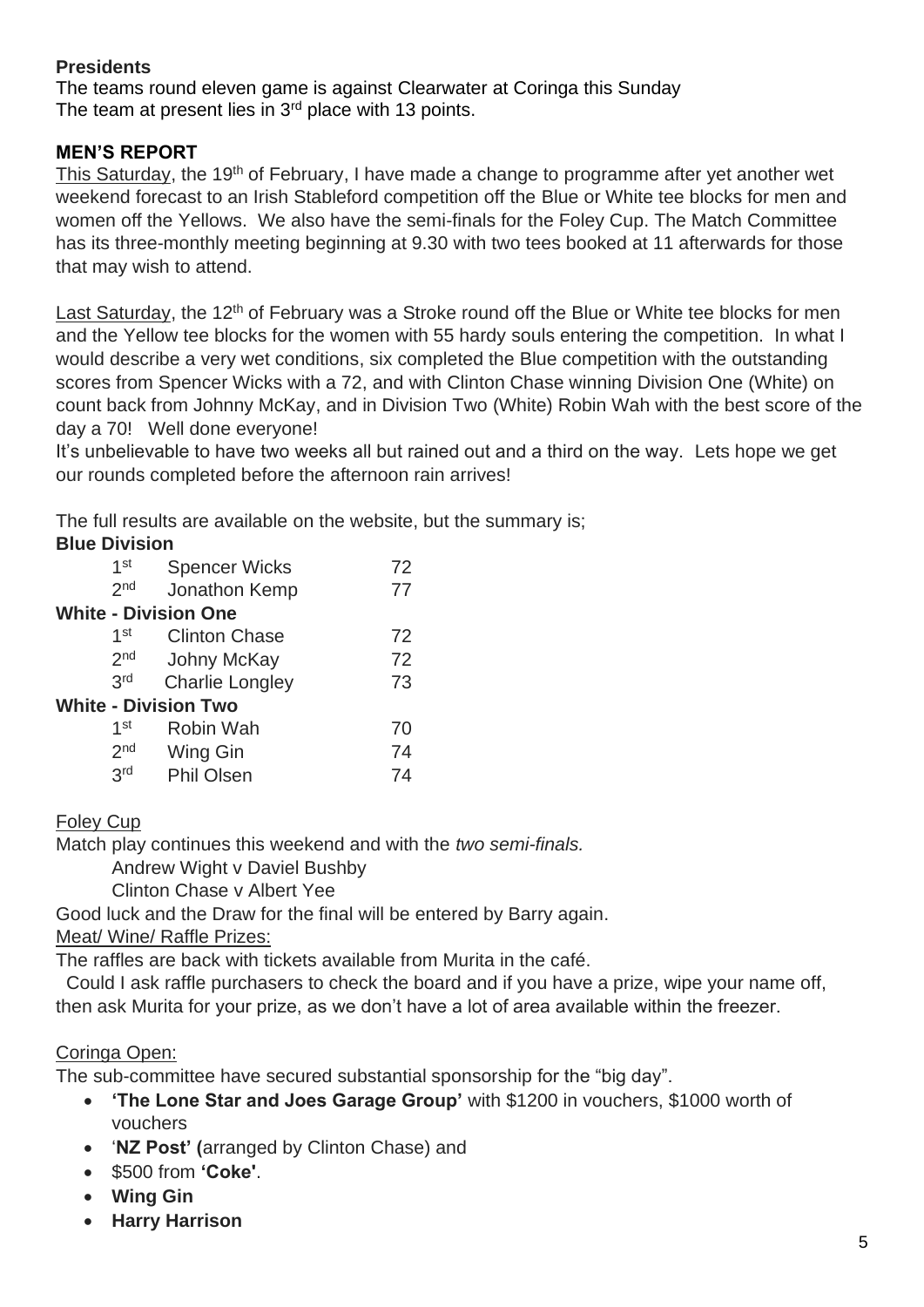- Product sponsorship from **'Resene Paints NZ'** through **'MGK Painters'**. Thanks very much to Jerry Kuipers who arranged the sponsorship through his son's firm.
- **'Jeff Dermottt Painters'** Thanks very much Sandy Dermott.
- We are still working through further sponsorship opportunities through **'Asahi'**, **'New World Bishopdale'** and many other smaller firms!

Thanks very much to our confirmed sponsors!

If there are any members who are willing to assist with sponsoring by providing cash to purchase prizes, goods, services or vouchers, then please tell one the subcommittee members Jamie Howard, Vance Heteraka, James Willetts and myself or email me at [David.harvey@xtra.co.nz](mailto:David.harvey@xtra.co.nz) ! Posters went up last weekend and a number of people have entered and paid for groups. Please get your group together and be part of guaranteed first hundred participants who pay or you may miss out!

## Match Committee Meeting:

The match committee will meet on Saturday at 9.30 to discuss our upcoming programme and other matters. The meeting's agenda and previous minutes are available should any club member wish to attend. Just contact me!

## Upcoming events:

| 19th February | Semi Finals of Foley Cup Matchplay                    |
|---------------|-------------------------------------------------------|
| 2 March       | 'Lone Star and Joes Garage Group' Watering Tournament |
|               | (Stableford \$15 entry).                              |
| 9 April '     | Coringa Open'                                         |
|               |                                                       |

## Closest to the Pin:

Weekly Hancock's Wine and Beer Merchants

## Membership Welfare:

#### **Peter Marsh:**

I visited Swampy at Burwood Hospital through the week and he is on the mend although with paralysis to his left side, irt will be some way to go before we see him out playing again. Pete was very positive and demonstrated his usual self-driven personality. Swampy has some limited speech but is writing and communicating through his cell phone. He is very tired and asked me to share with members a request to limit visits this week, but he hopes he will be feeling stronger next week to have visitors. I would suggest those wishing to visit to please limit your time to ten minutes!

Pete is reading every text message he receives and now responding, so keep sending those golfing stories to him to keep his spirits up! We all hope it goes well with his recovery!

## **Jess Heteraka:**

Jess and Vance came out to the club last Saturday between the heavy rain to watch Clinton's quarter final match against Kyle. Jess was looking good, and it was great to see her smiling face at the club. We all hope there are no further issues!

## **Jerry Kuipers:**

I dropped in to see Jerry the other day after we hadn't seen him for a few weeks. He is starting to feel better with a bit more energy and I'm sure he will be back out with us soon!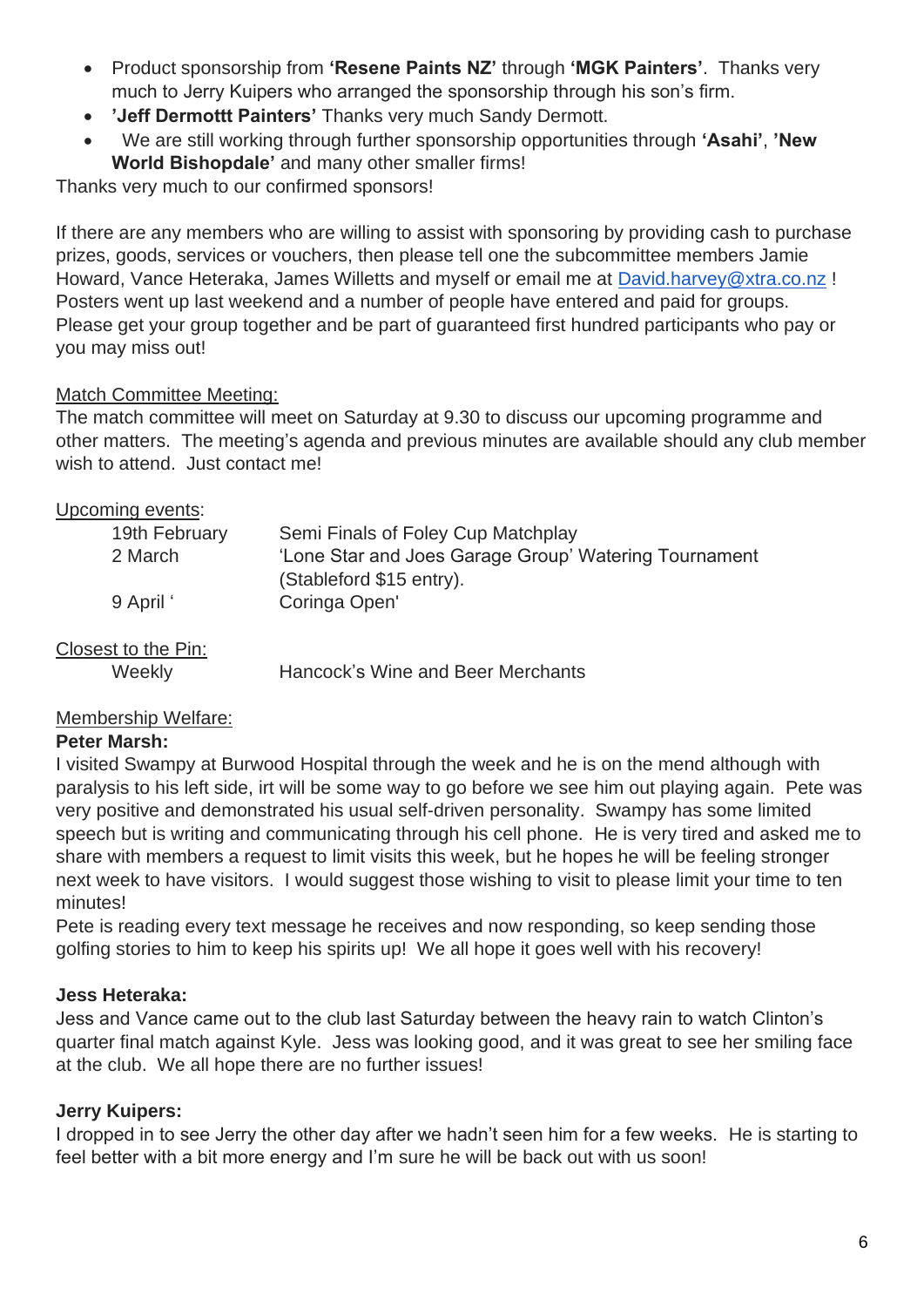## Comment**:**

Here we go with another forecasted wet weekend to play golf on our very long and challenging course. Rohan and the guys are working hard at keeping on top of the unseasonal grass growth. I can't remember a summer's golf like this!

I had the very rare opportunity to play in the morning group on Saturday. What an experience as the guys behind were all over the place hitting from one fairway to another! Golf is a sport of skill I know, and a good golfer knows the distance they can hit a ball even in different conditions. Anyhow, I learnt there was one golfer behind us who knew exactly the distance he could hit a certain club in the wet conditions, no matter if that distance puts him behind a tree. I won't name him, but here I am looking for my ball in the valley of sin on number 15 with my umbrella up as a consequence of the rain. I looked up and saw a couple of practice swings from this person in rough directly in front of me but playing the 14<sup>th</sup>! I thought he is going to hit in the direction of our four who were all now looking for my ball. Next, I saw the ball in the air coming directly at me. No call was forthcoming! Do you know what this person said? "I don't see what the issue, was it was always 10 metres over your head and indicating there was no need to call 'fore!'!" I laughed to myself and another lesson in life. If I play again in the morning I must remember to have a second or third coffee after I've playing 9 to keep myself 'amped' as you just never know where the next shot is going to come from!

This ongoing challenge of COVID and currently the Government Omicron mandates are an issue for us all. We are all aware and somewhat fearful of the health issues associated. The government has mandated protocols which allow businesses to operate, and the board and our staff must operate within those including the wearing of masks. I know we all do not enjoy wearing them. The reality is they must be worn in the bar when we are purchasing food or alcohol. I was told that the Richmond Working Men's Club had an issue as they were serving people who were not wearing masks and the Police closed them down for a period. As a club we don't want to lose our clubrooms and our community feel! Could I please ask people to wear a mask into the Pro-Shop and clubrooms and when you arrive or are purchasing! It's simple! David Harvey Men's Captain

# **LADIES REPORT**

| Tournaments      |                                                                     |
|------------------|---------------------------------------------------------------------|
| <b>Ashburton</b> | Thurs 24 <sup>th</sup> Feb. entries close on the 21 <sup>st</sup> . |
| <b>Avondale</b>  | Sunday 27th Feb. entries close on 23rd Feb.                         |
| <b>Russley</b>   | Monday 14 <sup>th</sup> March.                                      |
| <b>Ellsmere</b>  | Friday 25th March                                                   |
| Waimari          | Monday 28 <sup>th</sup> March                                       |
|                  |                                                                     |

For all above tournaments please contact Leigh on 0274340872 if you want to play in any of them.

## Coringa Open**.**

You will have will have seen the email from Sandy re the Coringa open to be played on the 9<sup>th</sup> April**.** \$30 entry fee**.** Dave Harvey would like to see as many of us as we can muster come and play the 18 holes. Entries close on the  $6<sup>th</sup>$  of April. For other information see posters around the club or in this newsletter

## **Saturday**

The weather put most people off. However, two went out and for most of the game were pleased they had, as the conditions were great, until the 9<sup>th</sup> hole and down came the rain. Next Saturday tee off time is 9.10. If you want to play, please go online and book.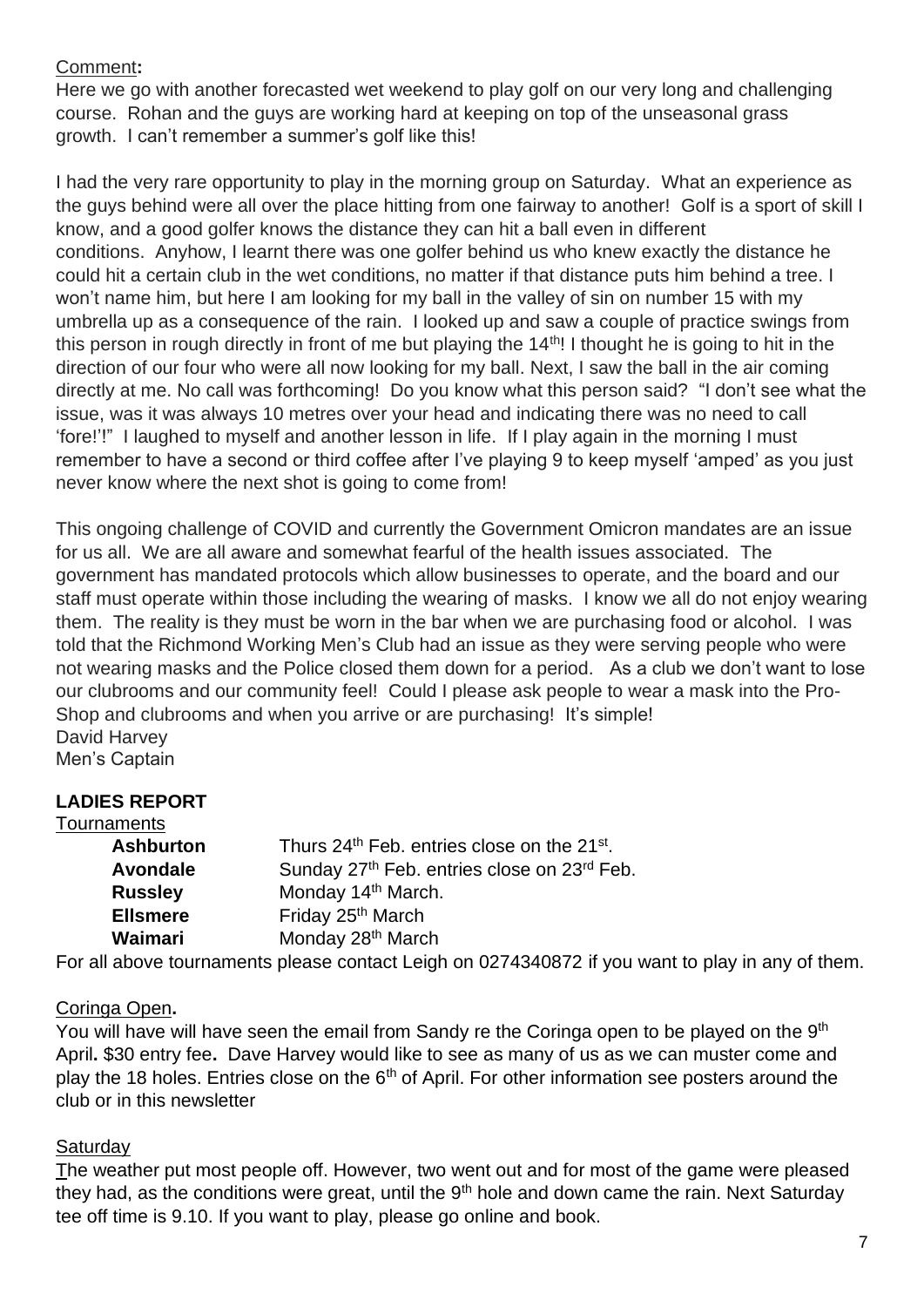18-hole ladies- Dave Harvey is happy to accommodate you within the men's game on a Saturday

Sunday results Rained off

## Tuesday:

Nice to have a dry morning to play our Stapleford game. We also included nearest the pin on hole 5, which Janice McPhail won.

Stapleford - 1st Myra Story with 19, Janice Healey 2<sup>nd</sup> with 17 and on a countback with 15 Janet Harland 3rd.

However, the day was not without its drama. The rough was very thick, thanks to all the rain, and difficult to get out of which made it challenging for some. In addition, the mower man ran over Myra's ball and cut it in half! He had been keeping well clear of the group Myra was with, but he didn't realise that her ball was much further ahead than the others!

## **Thursday**

Eleven played today LGU (NETT). 1<sup>st</sup> Judith nett 32, 2<sup>nd</sup> Myra nett 37 and 3<sup>rd</sup> Ellen nett 39. Janet made a meal out of one of the par 3's scoring an 8 on it

## **Twilight**

Overall another good turnout of 50 people. There were only 6 ladies, 4 from Coringa and 2 from other clubs. Bev from another club was the top lady with 20 Stablefords followed by Courtney with 17.

## General news

If you are doing some baking and have some to spare, give a thought to the men working on the course on a Tuesday. One of the ladies brought some tasty treats last Tuesday and it was greatly appreciated.

Thank-you Joan for the lovely fresh flowers in the lady changing room toilets

Lost- has anyone seen the large moth in a frame that Janet framed after Jay found the moth on the 2<sup>nd</sup> fairway. Please touch base with Janet if you know it's whereabouts.

Don't forget to follow Coringa on Facebook

Anne Morgan

# **WEDNESDAY GOLF**

## Wednesday \$10 Watering Tournament**:**

We had our \$10 tournament on Wednesday and played for ten prizes of meat provided by our friends at **'New World Bishopdale'** and two '**Hancock's** closest to the pins. Paul Snape was back and obviously itching to get rid of his sea legs after his holiday in the Marlborough Sounds and he played outstandingly well to score 39 stablefords in fine dry conditions although a course with lots and lots of deep rough!

Results in the one division included;

| $1$ st           | <b>Paul Snape</b>    | 39 |
|------------------|----------------------|----|
| 2 <sub>nd</sub>  | <b>Jiyeon Park</b>   | 36 |
| 3 <sup>rd</sup>  | Lex Halford          | 36 |
| 4 <sup>th</sup>  | David Harvey         | 35 |
| 5 <sup>th</sup>  | <b>Terry Hampton</b> | 35 |
| 7 <sup>th</sup>  | <b>David Stead</b>   | 34 |
| gth              | Wing Gin             | 34 |
| 10 <sup>th</sup> | <b>Bill Hallett</b>  | 33 |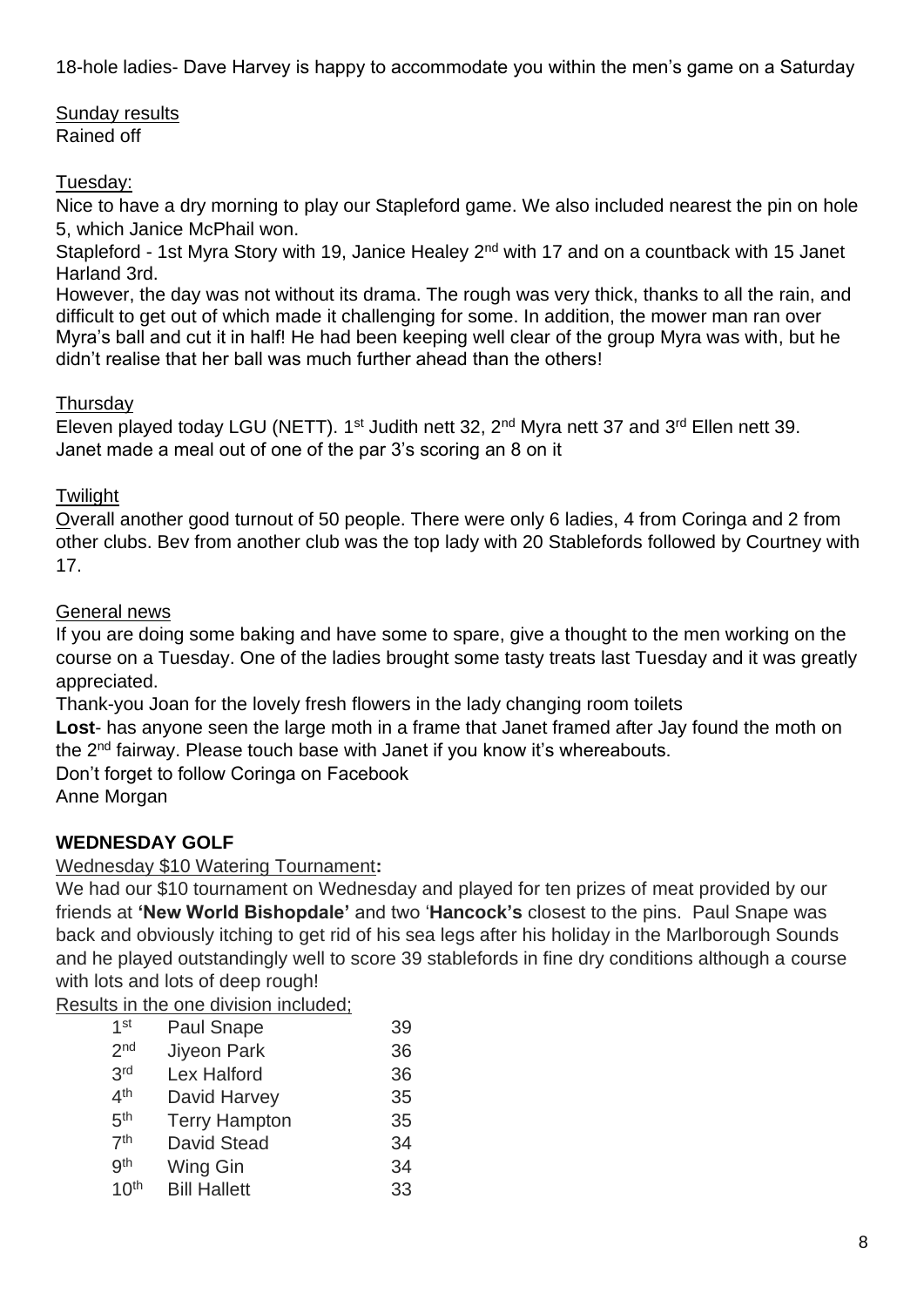Yes, ten prizes and paid down to 33 stablefords. Get out there and make some time for a round of golf with nice company!

We will have our 'The Lone Star and Joes Garage Group' \$15 Tournament on Wednesday 2<sup>nd</sup> of March. Please remember that we trialled booking tee times and as the general feedback from participants was that set times weren't really necessary.

The tournament starts at 10.30 am and everyone must be on the course by 11.30. Just turn up! David Harvey

# **THURSDAY MEN'S GOLF**

A forecast for a cloudy morning and they got that right as it came out to a lovely sunny day. We had a Par match off Yellow tees and despite excellent greens the scoring was pretty average. The full results were as follows:

| $1$ st          | Jimmy Anderson (Again!!!) | All square |
|-----------------|---------------------------|------------|
| 2 <sub>nd</sub> | <b>Paul Gnad</b>          | -1         |
| 3 <sup>rd</sup> | Wing Gin                  | -1         |
| 4 <sup>th</sup> | Vance Hetaraka            | -2         |
| 5 <sup>th</sup> | Derrick Xu                | $-2$       |
| 6 <sup>th</sup> | <b>Phil Olsen</b>         | -2         |

We had 2's for Chris Cottrell (#7) and Derrick Xu (#117) with the nearest the pins also going to these players.

We are looking forward to the Dr Tommy Patton Memorial Tournament next week and hopefully the weather will be kind to us. Until then good golfing.

For Thursday Men

Chris Cottrell

## **TWILIGHT 2021-2022**

Twilights are well under way for the balance of the 2021 / 2022 season and will continue until the scheduled final night on the 15<sup>th</sup> of March. They begin every

Tuesday evening with a shotgun start shortly after 5:30pm.

Everyone is welcome!

Members \$5 and Guests \$10

Good prizes and a Burger meal to follow - \$10

There was a field of 50 golfers who enjoyed twilight last

Tuesday with the rough high in places due to the recent rain.

This did not stop some excellent Scoring yet again.

The moral of the night was Malcolm Wratt you need to put your card in to get a prize!!!!!

# Top Ten Winners

| 1 <sup>st</sup>  | <b>Paul Snape</b>      | 23            |
|------------------|------------------------|---------------|
| 2 <sub>nd</sub>  | <b>Bev Gordon</b>      | 20            |
| 3 <sup>rd</sup>  | Daniel Wilson          | 20            |
| 4 <sup>th</sup>  | <b>Oliver Snape</b>    | 20            |
| 5 <sup>th</sup>  | John H Wilson          | 20            |
| 6 <sup>th</sup>  | Mat Chavez             | 20            |
| 7 <sup>th</sup>  | <b>Regan Bentley</b>   | 19            |
| 8 <sup>th</sup>  | <b>Hugo Pow</b>        | 18            |
| gth              | <b>Mark Searle</b>     | 18            |
| 10 <sup>th</sup> | <b>Malcolm Wratt</b>   | 17 – No prize |
| 11 <sup>th</sup> | <b>Steve Broadbent</b> | 17            |
|                  |                        |               |

## Prizes went down to 22 players

Champion of Champion continues to get tight as more players reach 10 games.

As we get more into summer fours will start going when ready if you turn up late cards will be at the front door of the pro shop and we will sort after the game in the clubhouse.

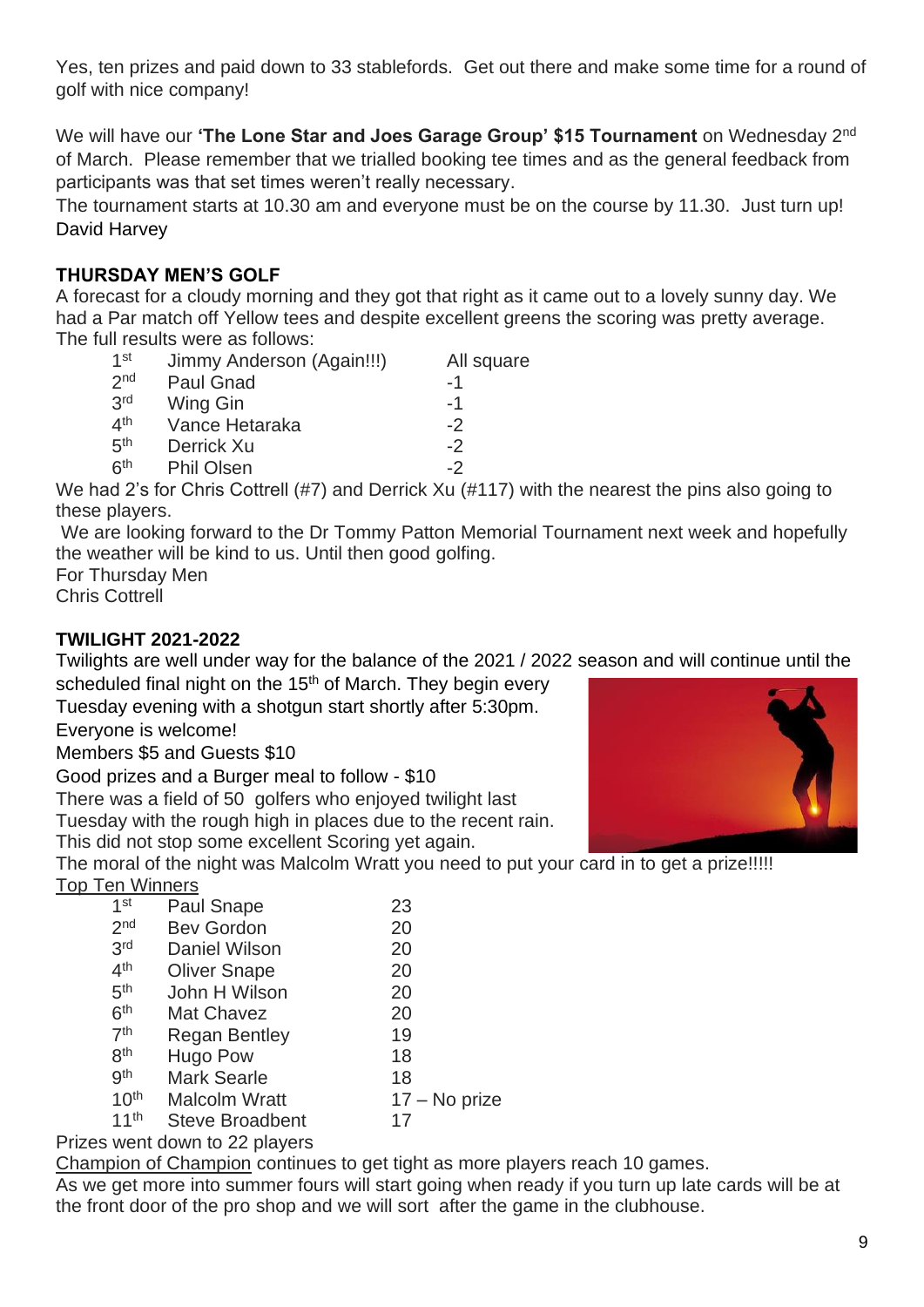| Player                  | 10 game ave |
|-------------------------|-------------|
| <b>Courtney Wilson</b>  | 19.5        |
| <b>Hugo Pow</b>         | 19.1        |
| <b>Bev Gordon</b>       | 18.8        |
| <b>Olly Snape</b>       | 18.8        |
| Lindsay smith           | 18.6        |
| <b>Robert Chisholm</b>  | 18.6        |
| Andrei Cotiga           | 18.5        |
| Paul Snape              | 17.8        |
| Mark Searle             | 17.6        |
| <b>Russell McGregor</b> | 17.3        |
| John H Wilson           | 17.2        |
| Anne Morgan             | 17.1        |
| Daniel Wilson           | 16.9        |
| <b>Tracey Bruce</b>     | 16.9        |
| Robert Faalilio         | 16.6        |
| Gordon McCoy            | 16.3        |
| Oliver Shea             | 16.2        |
| <b>Greg Newell</b>      | 16          |
| Jonathan Kemp           | 15.5        |
| <b>Neal Shaw</b>        | 15.4        |
| David Cookson           | 15.3        |
| <b>Philip Olsen</b>     | 15.3        |
| John Maasch             | 14.8        |
| Carly Shaw              | 14.5        |
| Michael Harris          | 13.8        |

#### Gordon McCoy Twilight Convenor

## **AND NOW**

Marriage Problems

"I think our marriage is in trouble! My wife spends all her weekend evenings going round the pubs and bars and doesn't get home till the early hours of the morning."

"Is she and alcoholic, or having an affair?"

Oh neither. She's looking for me!"

# **Speeding Ticket**

A police officer stops a blonde for speeding and asks her very nicely if he could see her driver's license.

She replied in a huff, "I wish you guys would get your act together!

Just yesterday they took my license away and now today you expect me to show it to you?"